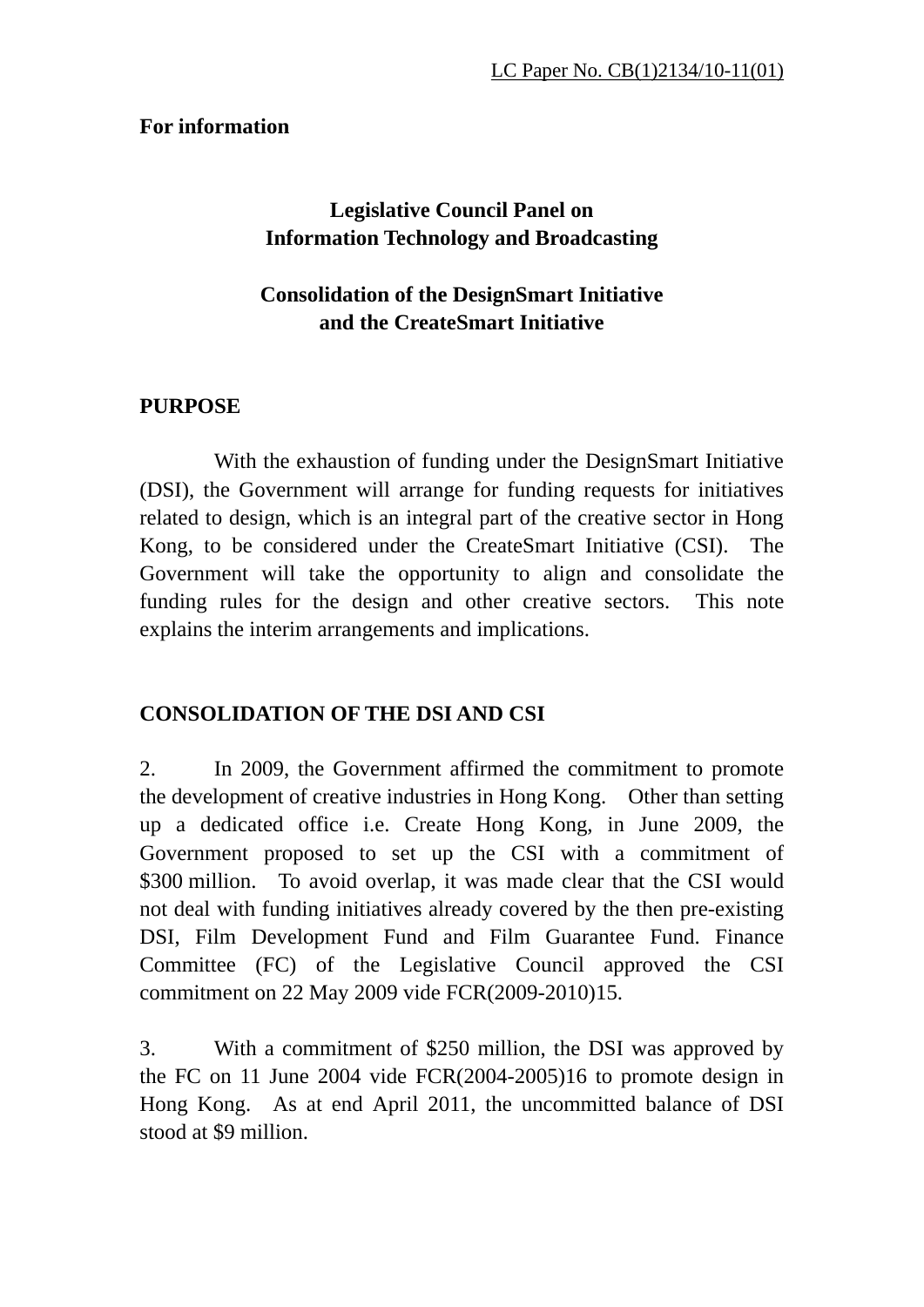4. Design is an integral part of the creative industries. With the drawing down of the DSI, it is logical to consolidate the DSI and CSI funding schemes so that the funding rules for design and other creative sector-related initiatives can be aligned. We expect that there will be better coordination of resources and promotional efforts following the consolidation. This will help rationalise administrative procedures, bring about greater flexibility, and make the application procedures more user-friendly for the applicants.

## **INTERIM ARRANGEMENTS**

- 5. The DSI currently consists of
	- (a) the Design Support Programme (DSP). This covers four funding schemes, namely the General Support Scheme (GSS), the Professional Continuing Education Scheme (PCES), the Design Research Scheme (DRS) and the Design-Business Collaboration Scheme (DBCS), and
	- (b) the Design Incubation Programme (DIP) at the InnoCentre, with an aim to nurture design start-ups with a subsidy package capped at \$500,000 each within a two-year incubation period.

6. We will migrate these schemes to the CSI by phases. Since the GSS, PCES and DRS are promotional and educational in nature and are similar to projects currently funded under the CSI, these three funding schemes can readily cease to operate by end May 2011. We will accept design projects and programmes of such nature for funding consideration under the CSI with effect from **1 June 2011** provided they meet the prevailing eligibility and assessment criteria of the CSI.

7. The DBCS provides matching grant to encourage small and medium-sized enterprises in using design services. It will continue to be supported by the DSI with the uncommitted residual funding. Subject to further review, the whole scheme can migrate to the CSI **upon exhaustion** of the residual funding.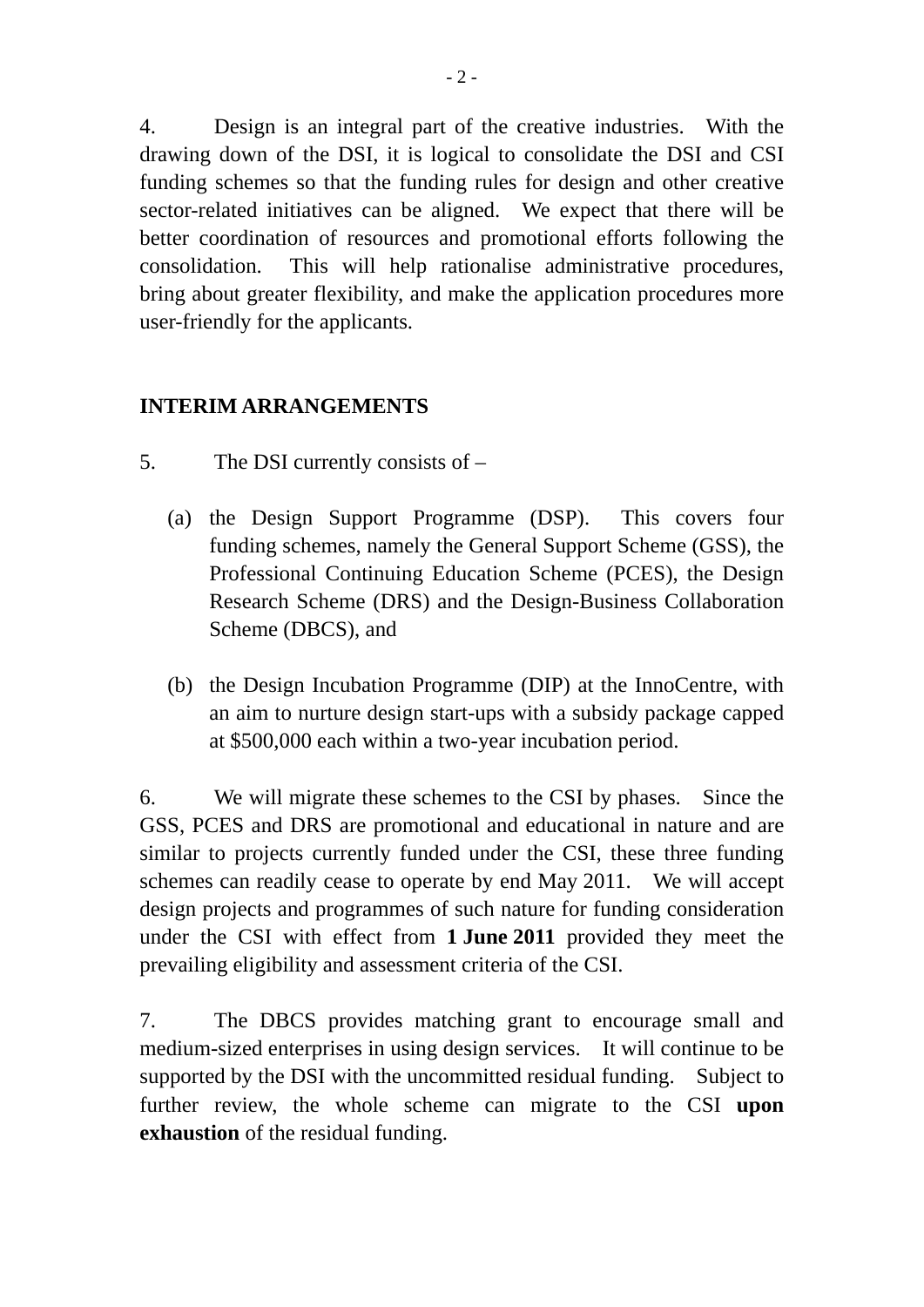8. The DIP is currently administered by the Hong Kong Science and Technology Parks Corporation in collaboration with the Hong Kong Design Centre. We have earmarked DSI funding to support its operation till the end of 2011-12. The whole programme may be migrated to the CSI in the **next financial year**.

9. We have taken the opportunity to refine the general eligibility and assessment criteria of the CSI so as to align the operating mechanisms of the CSI and the DSI. The general eligibility and assessment criteria of the CSI after the consolidation are set out at the **Annex**. These remain in line with the scope of the CSI funding commitment the FC approved in mid 2009.

10. During the transitional period when the DSI and CSI still co-exist, we will retain the assessment panel of the DSI and rename it the CSI (Design) Assessment Panel. It will continue to vet design-related funding applications, monitor on-going design projects and evaluate project completion reports. As and when the residual DSI funding under the DBCS and DIP schemes is exhausted, we will review the need for or desirability of integrating the CSI (Design) Assessment Panel into the CSI Vetting Committee to further enhance operational efficiency.

11. The Permanent Secretary for Commerce and Economic Development (Communications and Technology) (PSCT) will continue to be the controlling officer of the CSI after the consolidation. PSCT will only approve projects under the CSI costing up to \$10 million. For individual project the cost of which exceeds \$10 million, PSCT will continue to seek the approval of the FC.

## **FINANCIAL IMPLICATIONS**

12. As set out in FCR(2009-2010)15, the Government projected that the CSI would remain functional for three years, until around mid 2012. Based on operational experience, the actual draw-down rate for CSI was some \$50 million per annum (\$87 million for the past 22 months) and that for DSI, \$38 million per annum. We therefore envisage that, even with the inclusion of design related projects, the CSI would still be able to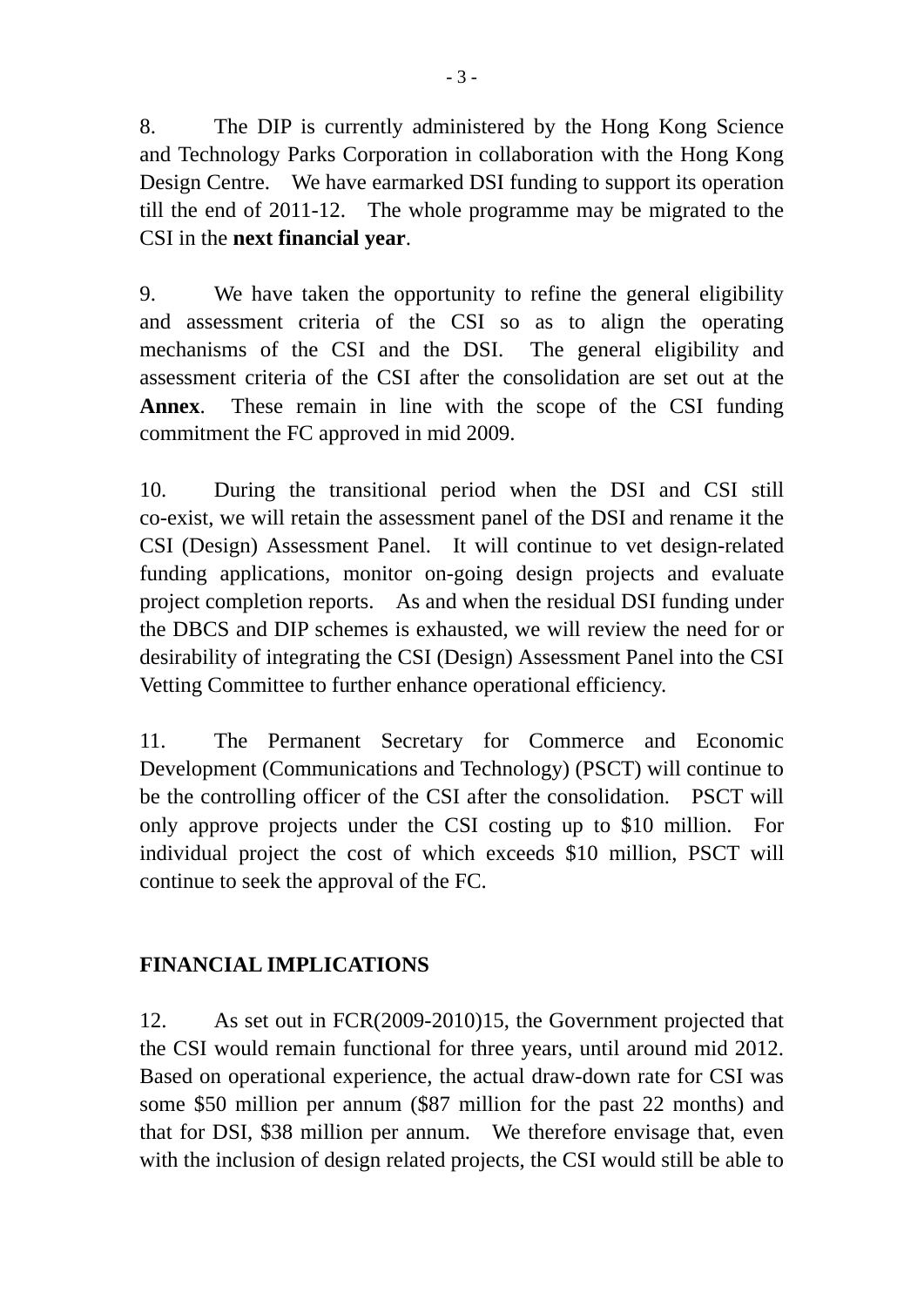cope until around mid 2013.

#### **WAY FORWARD**

13. The Government remains committed to promoting the development of the design and other creative sectors. The consolidation of the DSI and CSI will rationalise funding arrangements for the creative sector and streamline processing. We will keep in view the utilisation of the CSI funding and seek replenishment as and when necessary in accordance with established procedures.

**Commerce and Economic Development Bureau May 2011**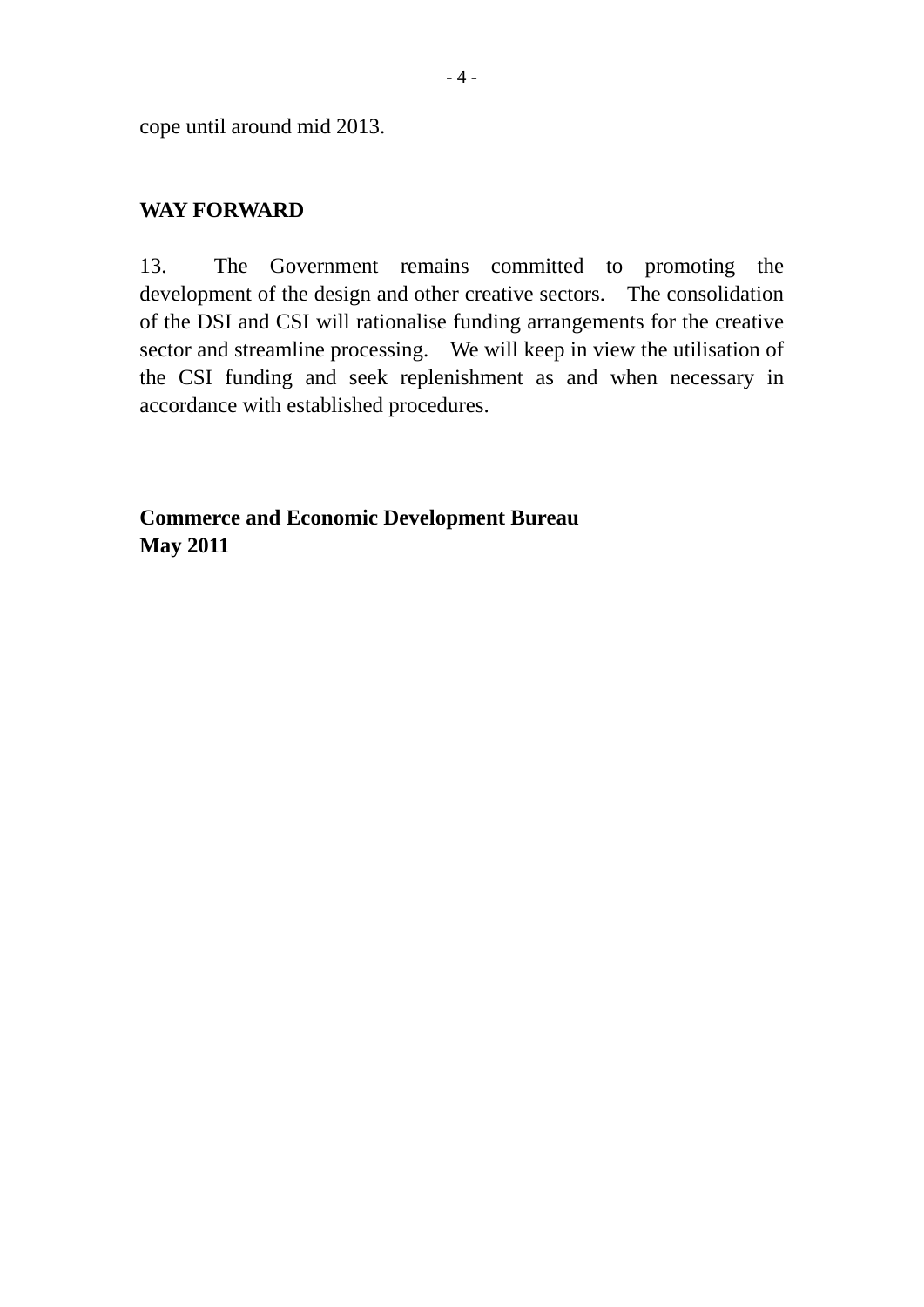#### **Annex**

## **Revised General Eligibility and Assessment Criteria of the CreateSmart Initiative**

- 1. An applicant should normally be a locally registered institution/organisation  $\frac{1}{1}$  $\frac{1}{1}$  $\frac{1}{1}$ . Create Hong Kong and other government departments can also apply for the funding.
- [2](#page-4-1). Project elements which are covered under the scope of the FDF and  $FGF<sup>2</sup>$ and those which will receive or have received funding from other government sources are not eligible to apply for funding under the CSI.
- 3. Projects under application must be beneficial to the overall development of individual creative industry sectors or the entire creative industries.
- 4. Benefits accrued from the projects must serve the interests of individual creative industry sectors or the entire creative industries, and not just an individual private company or a consortium of private companies.
- 5. Projects should mainly be non-profit making by nature. Special consideration could be given for projects that can ultimately be self-financing.
- 6. In general, funds approved can only be used for non-recurrent expenditure. Under exceptional circumstances where the projects under application consist of a recurrent item (e.g. staff cost), the funds approved can only be of a one-off nature.

<span id="page-4-0"></span><sup>&</sup>lt;sup>1</sup> The original version of this general eligibility criterion for the CSI is as follows -

<sup>&</sup>quot;An applicant should normally be a locally registered institution/organisation *engaged in creative industries or a related body*. Create Hong Kong and other government departments can also apply for the funding. "

The underlined part of the criterion is deleted in the revised version to allow for greater flexibility in terms of applicants' eligibility, because design cuts across different industries and they may also wish to engage in design promotion activities to help move up the value chain.

<span id="page-4-1"></span> $2$ <sup>2</sup> The original version of this general eligibility criterion for the CSI is as follows -

<sup>&</sup>quot;Project elements which are covered under the scope of the *DSI,* FDF and FGF and those which will receive or have received funding from other government sources are not eligible to apply for funding under the CSI."

The underlined part of the criterion is deleted in the revised version because the DSI will lapse and the source of funding for design-related projects and programmes will be switched to the CSI.